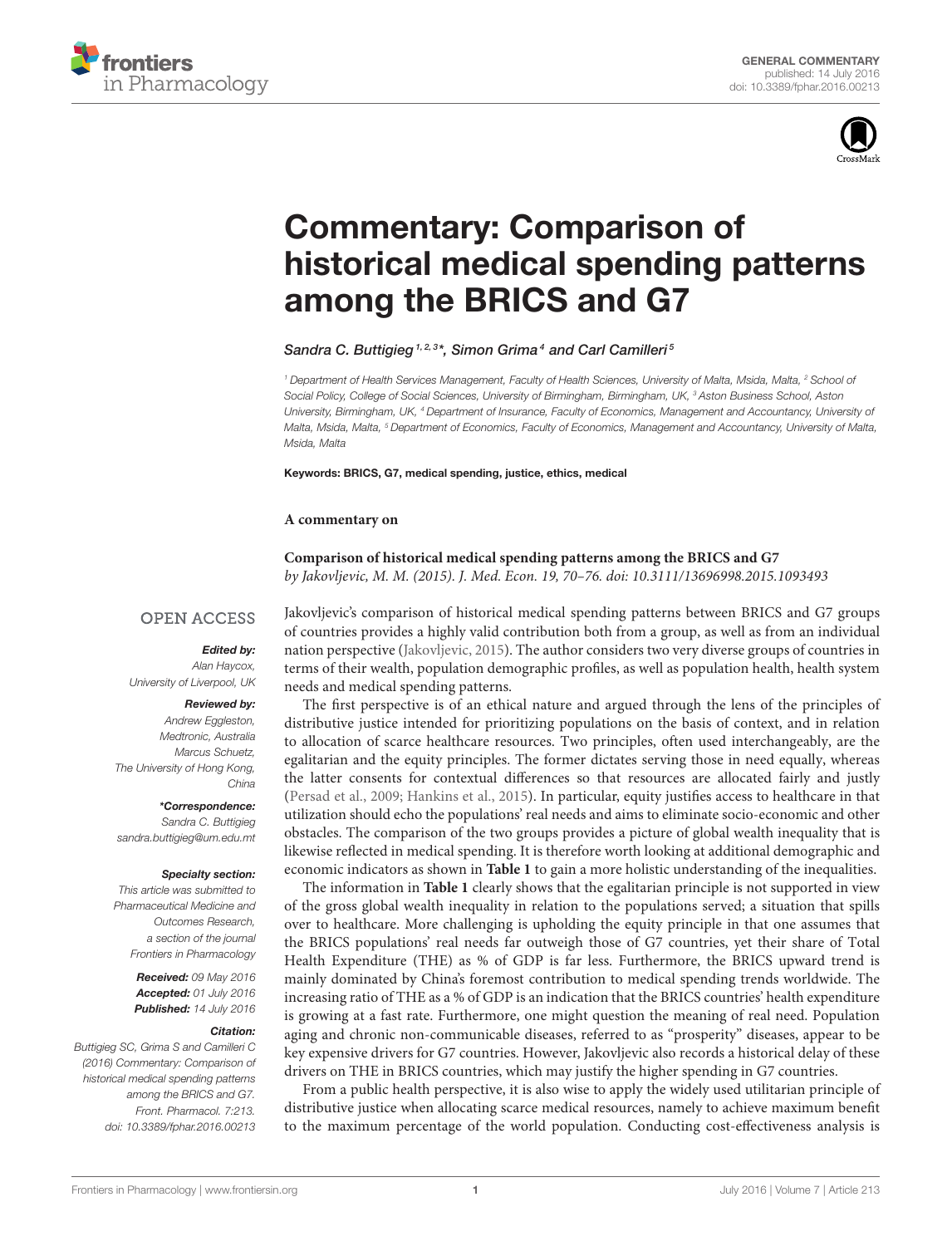| Demographic and<br>economic indicators      | <b>Groups of Countries</b>                                                               |                                                                                                                |
|---------------------------------------------|------------------------------------------------------------------------------------------|----------------------------------------------------------------------------------------------------------------|
|                                             | <b>BRICS</b>                                                                             | G7                                                                                                             |
| Description of economy                      | Five major emerging yet large and fast-growing national<br>economies (Sui and Sun, 2016) | Seven major advanced economies as acknowledged by<br>IMF (World Economic Outlook, 2016)                        |
| Population size                             | 3 billion people or 42% of the world population (World<br>Economic Outlook, 2016)        | 750.47 million people or 10% of the world population<br>(Group of 7 countries (G7): Statistical Profile, 2016) |
| Combined nominal GDP                        | Approximately 20% of the gross world GDP (World<br>Economic Outlook, 2016)               | Approximately 39% of the gross world GDP (Group of 7<br>countries (G7): Statistical Profile, 2016)             |
| Average total per capita health<br>spending | \$1004 Purchase Power Parity (PPP) in 2013 (Jakovljevic,<br>2015                         | \$4747 PPP in 2013 (Jakovljevic, 2015)                                                                         |

#### <span id="page-1-1"></span>TABLE 1 | Demographic and economic indicators in BRICS and G7 groups of countries.

important to choose the most effective health policy, albeit potentially conflicting with ethical principles that do not rely on the monetary value. This principle is however difficult to assess in the report without delving deeper into the countries' disease burden and characteristics. Moreover, the report challenges the readership to question the attainability of WHO's "Health for all-all for health!" [\(Hong, 2014\)](#page-2-4) by emphasizing the importance of long-term macro-economic analysis and its influence on medical spending. Indeed, the appreciation of the economic viewpoint enables international health organizations and health policy makers to jointly reach more meaningful explanations of the differences worldwide when formulating policies on the provision and utilization of healthcare resources and on overcoming health inequalities worldwide.

The second perspective focuses on the downward trend in all G7 countries' share of THE to global THE in 1995-2013, in contrast to the upward trend of the BRICS (with the exception of South Africa). This raises hope that the gap in THE between the two groups is diminishing. However, the stark differences in % points for individual countries' THE to global THE spells out the reality that the gap is expected to remain wide for the foreseeable future. Nevertheless, this report provides a rather enlightening picture that "successful health reforms in leading markets such as BRICS reveal a reshaping of their medical care-related expenditures" (p. 70). Despite the "bold increase in national health spending across the globe" (p. 70), the report highlights medical innovation, rising public expectations and extended longevity to explain the accelerated growth in health care spending over time. Additionally, the author discusses the two groups' population demographic differences (aging vs. younger nations) within the context of access to medical care and population needs for healthcare. However, as the author's discussion indicates, these statistics alone do not reveal

# **REFERENCES**

<span id="page-1-2"></span>Group of 7 countries (G7): Statistical Profile (2016). NationMaster.com 2003-2016 [Internet]. [\[cited 2016 May 9\]. Available online at: http:// www.nationmaster.](http://www.nationmaster.com/country-info/groups/Group-of-7-countries-(G7)) com/country-info/groups/Group-of-7-countries-(G7)

sufficient information about whether spending is allocated appropriately and efficiently. Therefore, further studies are needed to determine and quantify the effect of these behavioral drivers in particular to help curb wastage and misuse/abuse of scarce resources. Additionally, barriers to global dissemination, adoption and implementation of medical innovation, from G7 (often considered as world leaders in this sector) (Kesselheim et al., [2013;](#page-2-5) [Ma et al., 2014\)](#page-2-6) to BRICS countries must be researched. Furthermore, even after accounting for demographic differences, public expectations in different nations/regions, e.g., North America rather than in groups of countries may help to explain higher levels of medical spending. This calls for a better understanding and quantifying of the value of needs vs. demands and their drivers.

Finally, the report uses single source data to facilitate comparisons. Additionally, the author considers 19 years of observations as insufficient to uncover long-term THE trends. A number of factors, which are usually expected to affect THE of a country tend to vary over a long period rather than a short period of time (e.g., changing population structures). The effect of such factors might not be fully captured if the data set being used is of a relatively short time frame. However, the counter-argument is that longer periods may distort findings because of larger variations over time particularly in medical and information technology innovations that distinguished this period from the previous decades.

# AUTHOR CONTRIBUTIONS

All three authors contributed actively in the development and finalization of this general commentary. The corresponding author provided the first draft after a group discussion with the two co-authors providing comments and edits until we reached consensus on the final version for submission.

<span id="page-1-0"></span>Hankins, C., Macklin, R., and Warren, M. (2015). Translating PrEP effectiveness into public health impact: key considerations for decision-makers on cost-effectiveness, price, regulatory issues, distributive justice and advocacy for access. J. Int. AIDS. Soc. 18(4 Suppl 3):19973. doi: 10.7448/IAS.18.4. 19973